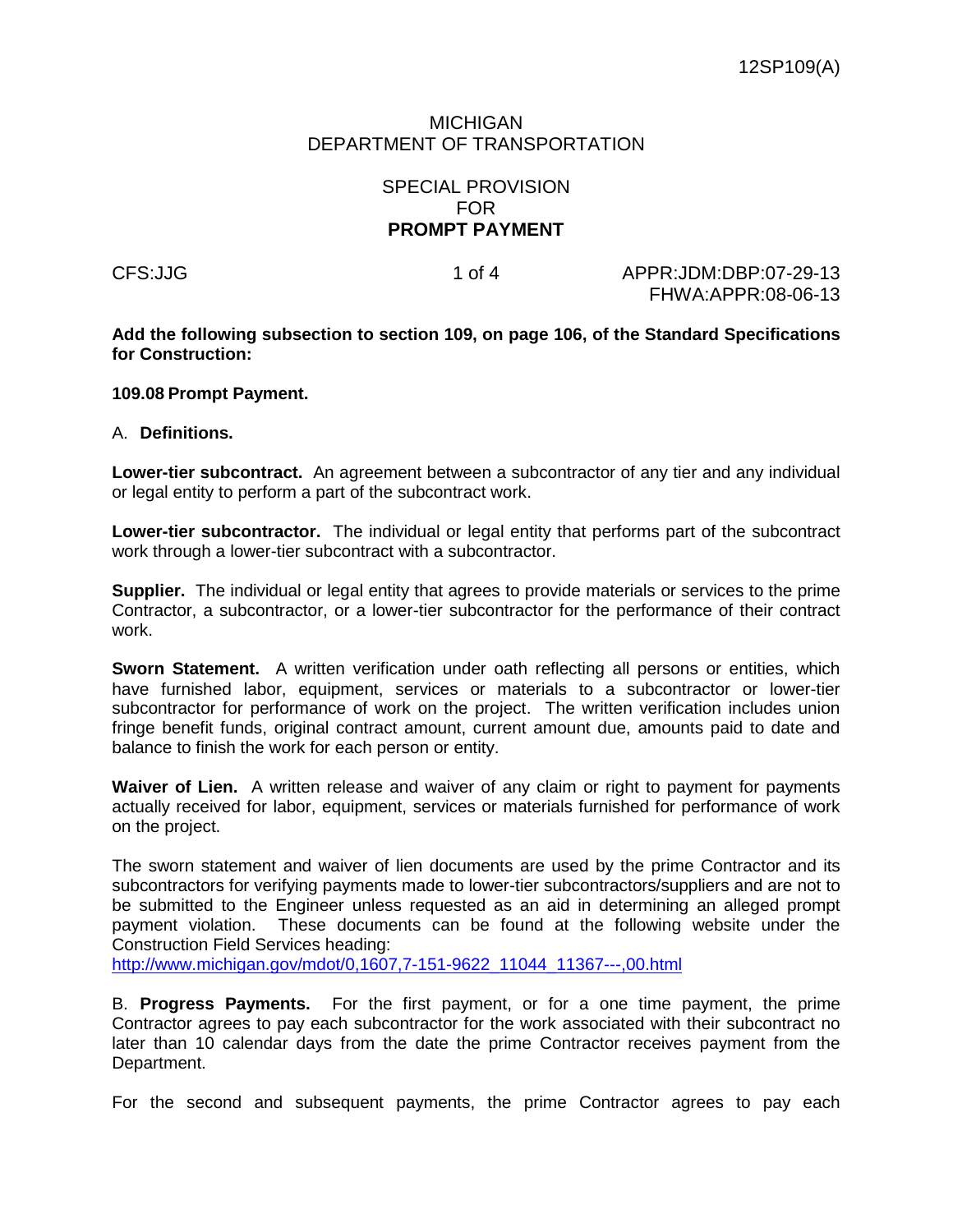subcontractor for the work associated with their subcontract no later than 10 calendar days from the date the prime Contractor receives payment from the Department.

The Contractor is required to provide payment information for previous payments made to subcontractors and suppliers before the Engineer will release the third and subsequent estimates. The payment information is provided through submittal of the information via the 2124A reporting system (MERS). System information can be found at the following web link. [http://www.michigan.gov/documents/mdot/Prompt\\_Payment\\_2124A\\_Instructions\\_MERS\\_36631](http://www.michigan.gov/documents/mdot/Prompt_Payment_2124A_Instructions_MERS_366314_7.pdf) [4\\_7.pdf](http://www.michigan.gov/documents/mdot/Prompt_Payment_2124A_Instructions_MERS_366314_7.pdf)

The prime Contractor must bring any concerns about the satisfactory completion of subcontractor or lower-tier subcontractor work items, to the Engineer's attention as soon as the concern is discovered. If the work meets the requirements of satisfactory completion and the prime Contractor has been paid for that work, the Engineer must determine whether:

- 1. The prime Contractor has demonstrated a valid reason for withholding payment from the subcontractor or supplier, or
- 2. The subcontractor has demonstrated a valid reason for withholding payment from the lowertier subcontractor or supplier.

If the Engineer determines the reason for withholding payment is valid, the Engineer will process a negative estimate to withdraw the amount involved in the complaint. If payment has not been made for the work related to the complaint, the Engineer will not include those items of work on an estimate until the issue has been resolved.

The prime Contractor remains responsible to make prompt payments on this project to their subcontractors and suppliers except as noted in subsection 109.08.D of this special provision, even if the prime Contractor is in violation of other contractual obligations and the Department is withholding payment from the prime Contractor for those violations.

The prime Contractor must include language in all subcontracts that the Department prohibits prime Contractors from holding retainage from subcontractors. All provisions of this prompt payment subsection apply to all subcontracts, lower-tier subcontracts, and supplier agreements and must be included in each subcontract for the contract, including all lower-tier subcontracts and agreements.

This prompt payment provision is a requirement of 49 CFR 26.29 and does not confer thirdparty beneficiary rights or other direct rights to a subcontractor against the Department. This provision applies to both DBE and non-DBE subcontractors/suppliers at all tiers.

C. **Satisfactory Completion.** Progress and partial payments for contract work are issued based on the satisfactory completion of work. Satisfactory completion, for purposes of this prompt payment provision, is defined as:

- 1. Upon preliminary review, the Engineer finds the work completed in accordance with the contract, plans, and specifications; and,
- 2. Required documentation, including material certifications, payrolls, submission of 2124A, etc., has been received and reviewed and found to be acceptable by the Engineer; and,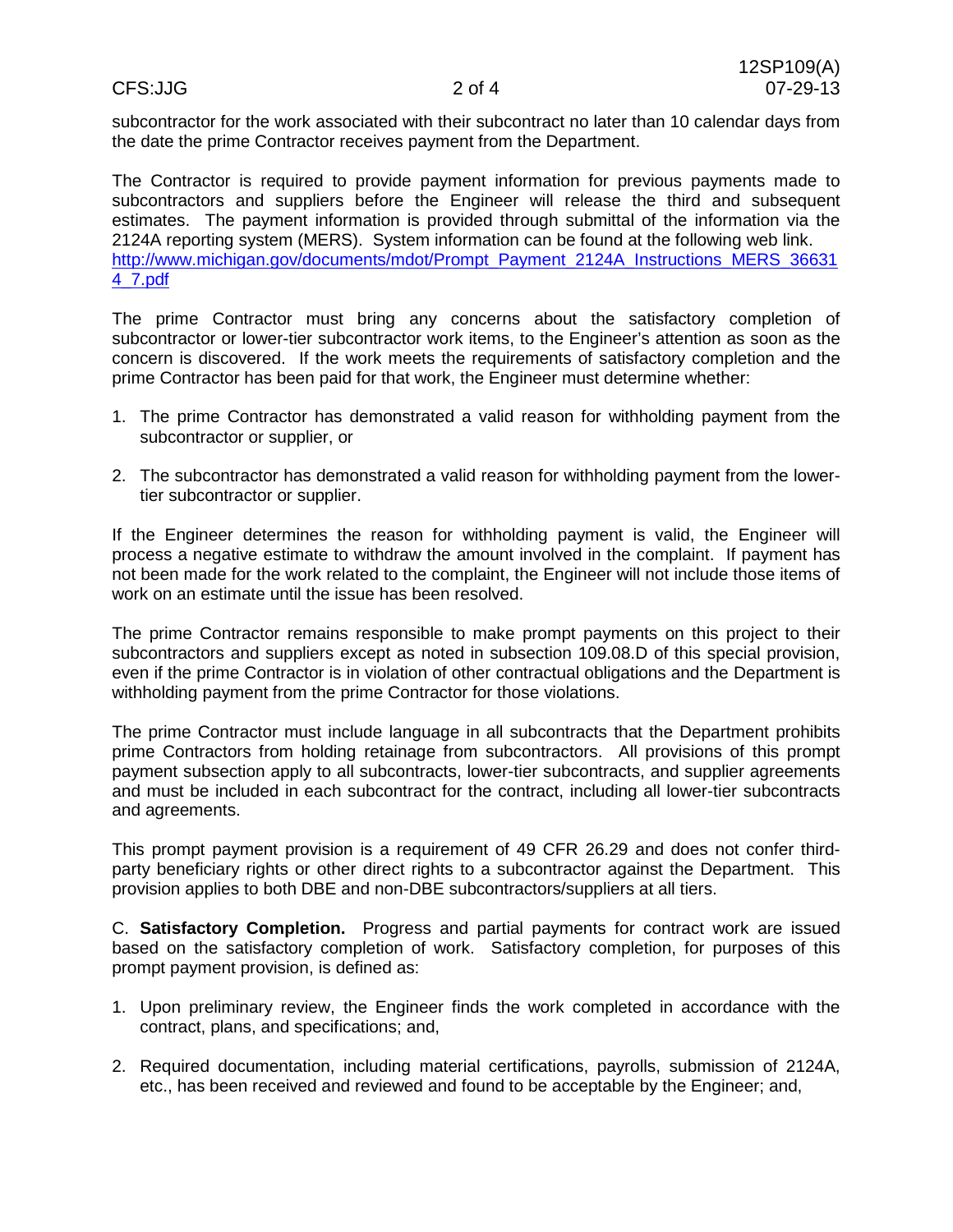3. Required subcontractor sworn statements and waivers of lien have been provided to the prime Contractor. The prime Contractor must provide notice to the Engineer if sworn statements and waivers of lien have not been received for completed work.

The Engineer will determine if the work meets the standards of satisfactory completion.

- D. **Less than full payment release.** The Engineer may give written approval to:
- 1. Delay or postpone payment from the time frames specified herein,
- 2. Process partial payment from the prime Contractor to a subcontractor or supplier,
- 3. Process partial payment from a subcontractor to a lower-tier subcontractor or supplier.

The unpaid portion will be held by the Department.

The parties may initiate whatever dispute resolution procedure is specified in their agreement or is available under Michigan law. If dispute resolution or litigation is selected, the actions by both parties must proceed in a timely manner. The result of the dispute resolution proceeding or litigation must be provided to the Engineer promptly upon the conclusion of the proceeding. The Engineer will release the disputed payment being held by the Department in accordance with the outcome of the proceedings.

E. **Non-Payment Claims.** The prime Contractor, subcontractor, lower-tier subcontractor or supplier must notify the alleged offending party in writing of any prompt payment violations within 30 calendar days of the date the payment was to be received. Copies of the notifications must be provided to the Engineer and the prime Contractor (only if the prime Contractor is not the offending party).

The alleged offending party must respond in writing to the claimant within 10 calendar days of receipt of the notification of failure to meet prompt payment provisions. Copies of the response must be provided to the Engineer, the prime Contractor (only if the prime Contractor is not the offending party), and the Engineer of Construction Field Services. The prime Contractor, subcontractor, or supplier must also provide the required sworn statements and waivers of lien from the affected subcontractor or supplier to the Engineer within 10 days of receipt of the notification. The Department will consider the failure of the alleged offending party to respond to the notification from the claimant as an admission of the prompt pay violation which may result in sanctions.

The Engineer will review the written notice and response and will verify in writing if there is a valid prompt pay violation.

Independent of all procedures and requirements in this special provision the non-payment claimant has the additional option of submitting a lien claim to the MDOT Contract Services Division. MDOT will notify the project surety of the non-payment issue. It is the responsibility of the surety to ensure that all legitimately due payments are made. The submission of a lien claim will not nullify or affect any other requirements, obligations or procedures in this special provision.

F. **Remedies**. When the Engineer verifies a prompt payment violation, the prime Contractor within 5 days must propose one or a combination of any of the following actions items for review